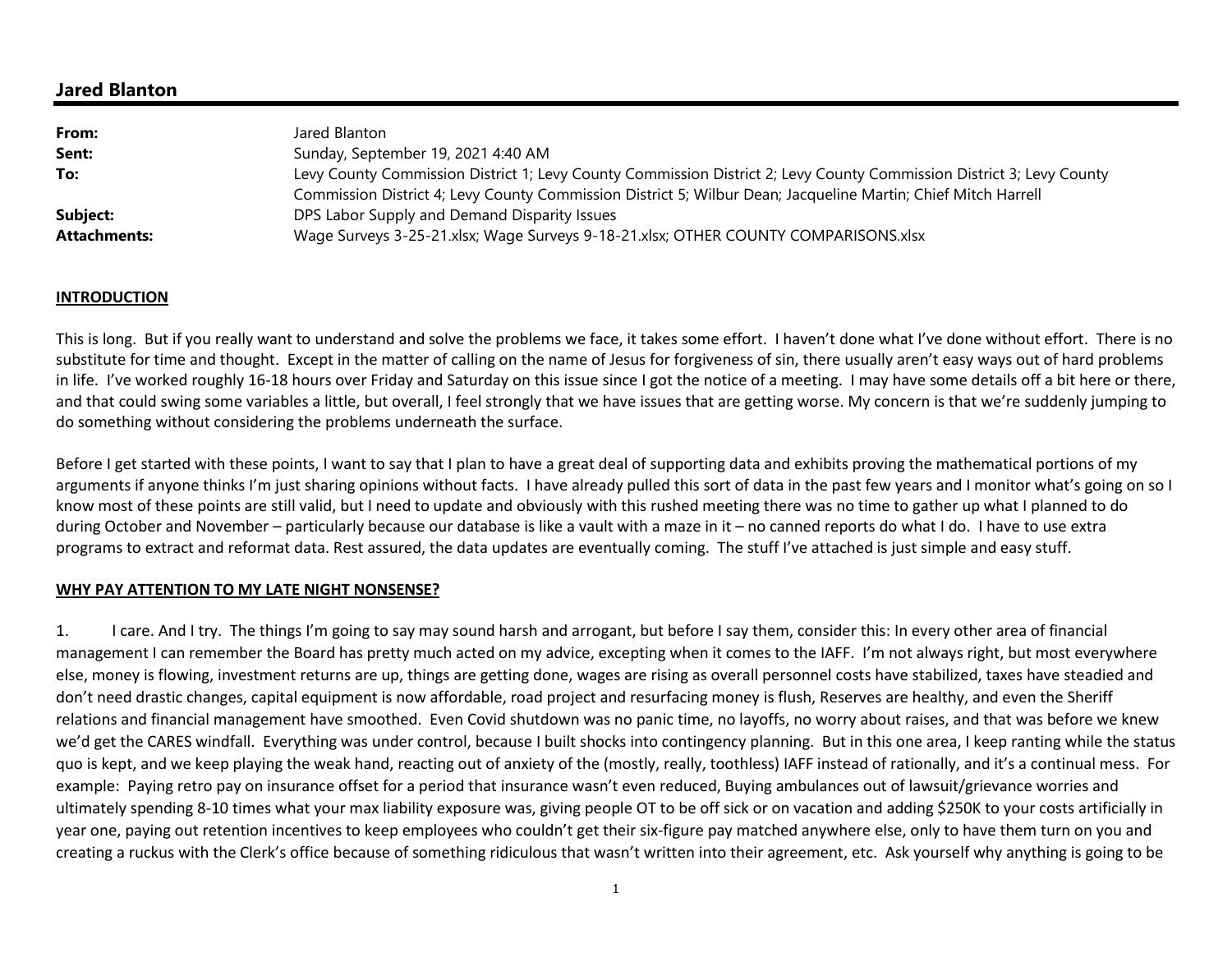any different if you throw money at the problem again. Ignore me, knee jerk to "the sky is falling" again and the sky will be falling again in 8-12 months. It will never be enough, and via this bad case study in reactionary management (the worst I've experienced) you're conditioning them to extort you more by rewarding it every single time. We need both intelligence and guts. **These problems are solvable – but we keep treating the wrong problem, at the wrong time, and as a result the sky will keep falling while 15-25 employees keep taking you to the cleaners and other staff gets trampled and rotates in and out**. Maybe I'm wrong about this…but I think it's pretty clear the path you've been on isn't working, either. If you take an action – make it count this time.

2. Secondly, and this is important: Just like with the Sheriff's Office and BOCC and everyone else: **I am all for paying DPS employees a good wage to do their job of serving the public. I've told Chief Harrell a number of times: I will help advocate to get what it takes to fund the service to the public, and I think** from Assessments to finding ways to fund capital via leases to Morriston Staffing I've shown a willingness to help. But at DPS we pay for a lot of stuff that's unnecessary to the public's service, and that gets in the way of paying good employees a good wage to do a good job. I suggested 3 years ago raising PT and starting wages to \$20-\$25 per hour and get rid of most OT. Pay them better to work. Pay them less to not work. I'll get to that. I was told the IAFF will balk at it if the seniors don't get as big a chunk. Look, no one thinks they shouldn't get some raise, it's just impossible to give the same proportions at the top as the bottom.

3. Thirdly – Before I say the following, I recognize that the continual backpedaling has put us in such a weak position that it is going to be difficult and painful to get out of. But if you don't address these underlying disparities (DPS is a model of "compression" in the extreme reverse), it will only get worse and worse, and morale will decline as well. So, I'm fully aware that the things I'm going to say won't be easy pills to swallow or act upon.

4. Fourthly – Let me be clear that I think there are good and decent employees up and down the chain at DPS. But the system is such that many are getting quite wealthy while the poor get relatively poorer. I don't blame those at the top for making money while they can make it, but they are benefitting disproportionately from a broken model. If I seem to speak negatively, that is directed toward union representation that I think has done great disservice to those it's supposed to help by pushing policies that increase disparity (perhaps in ignorance, I'll admit), and doing so in an unnecessarily abrasive and whiny way.

# **WHY I AM NOT ESPECIALLY WORRIED ABOUT CITRUS COUNTY, AND WHY WE SHOULDN'T REACT TO THEM. MORE OF OUR PROBLEM IS CANNABILIZATION THAN IT'S EXTERNAL**

5.Part of what Citrus is doing I agree with: It is what I've been recommending for years: raising starting wages and adjust schedules. I was saying \$20+ per hour years ago. It's also smart to offer higher hourly rates to those who will do 40 hour weeks.

6.But them taking over the service to avoid subsidy increase is like scratching an itch with a razorblade. Overcorrection.

7. Citrus County was subsidizing their Ambulance service \$858K and balked at going to \$1.6M so they decided to take it over. We are ¼ their size and have to subsidize ours over \$3.5M beyond ambulance fees. They're not thinking clearly as they're doing this and will quickly realize the reason it got privatized to begin with. If Mr. Oliver thinks he's going to run that service for a \$1M subsidy (it's already at \$858K) and raise those wages by 55-95% (from \$12.72 to \$19.62-\$24.90) he has perhaps found some unicorn dust, or there is another agenda...but even he said "response times are improved" with NCEMS as it was after the Director change. Sounds like just a money issue, but it's penny-wise and pound-foolish. 3/5 feel like 1.6M is too much. We have to pay \$3.5M+ and are much smaller. They'll find out.

8. Note that Mr. Oliver already admitted a millage increase is coming next year to pay for this. Coming soon to a theatre near you if we don't think our way through: Increase in the \$154 Assessment.

9. Citrus 24/48-hr shift people are going to be in the \$65K range. Ok. We have 20 of 57 full-time employees that are on track to make more than that this year already. Would appear the 40-hour people would be in the low \$50k's, despite a higher hourly pay rate. I do like their 2-rate approach. I think that's smart if they can get away with it.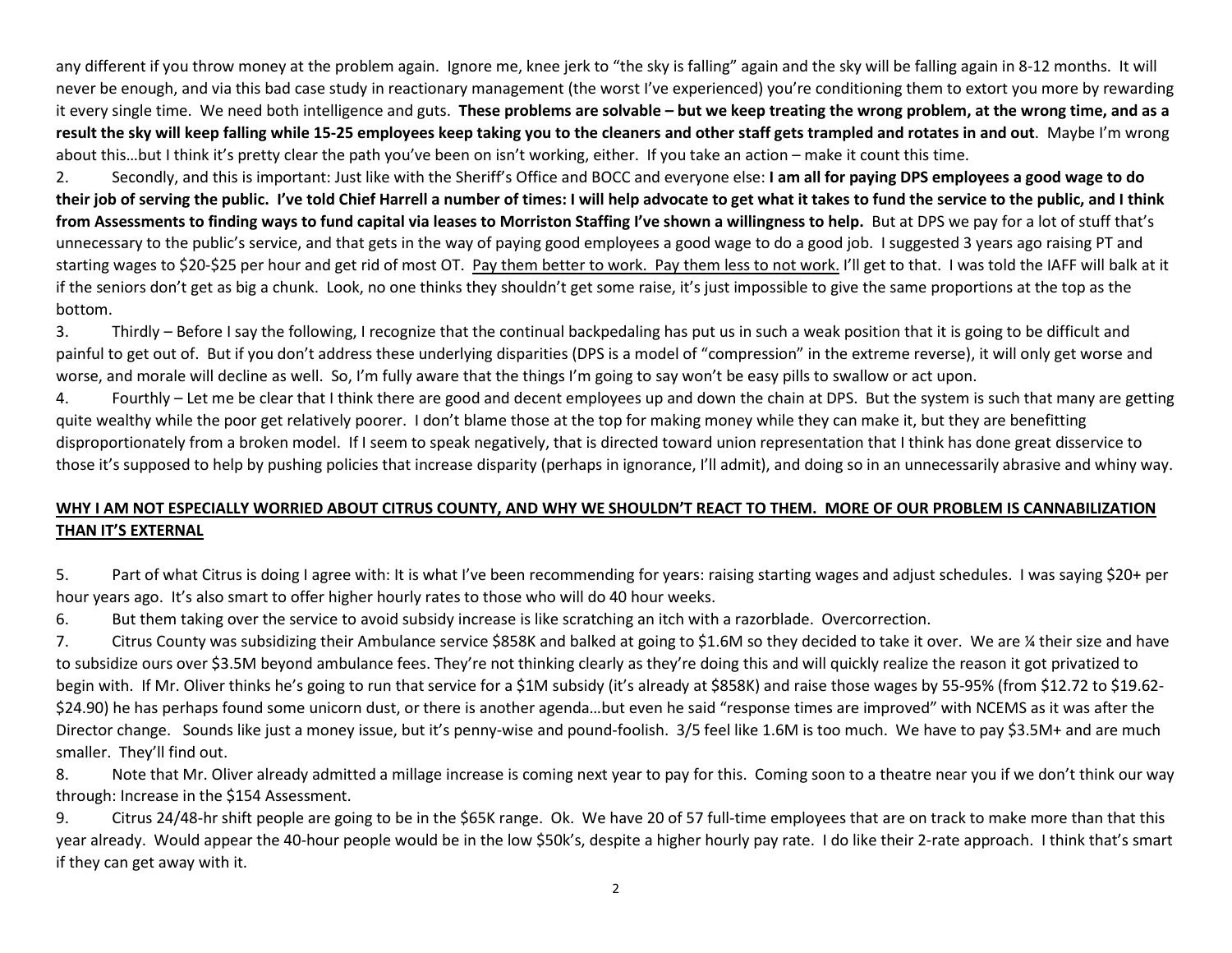10. **Citrus County has also said they're going to hire all of the Nature Coast employees. So where is the emergency for us? How many openings could they have once they hire all of the Nature Coast employees as they've promised?** There has been little change in supply and demand of the labor supply based on this action. Perhaps they want to increase FTE count a little, but it doesn't sound like much since "response times are improved". We need to think supply and demand, not feel fear and panic. They can't have a ton of open positions if they take all of those people on. Where's our emergency?

11. Dixie is going to \$49K. We have 33 of 57 full-time employees over that this year already. Some of them are so far above that they'd never leave – not until we restructure schedules, anyway. They're not going to jump over there and be guaranteed the hours to get them to \$65K. Our people at the bottom are oppressed by their starting wage and their own superiors' OT diet more than anything. Dixie is one of many green pastures they could go to. And it's a very small pasture already.

12. The point is: Until we solve internal structural problems, we're only making our hole deeper and symptoms worse by treating every single emergency with a "cash barrel" solution.

### **SUPPLY AND DEMAND ECONOMICS – SOME THOUGHTS**

13.We continue to neglect a basic understanding of supply and demand economics in this and as a result continue to be perplexed: These people who are EMTs and Paramedics are not a rare commodity. The never ending roster of names that have passed through our Employee Master files is all it takes to demonstrate that. It takes a few months (essentially a semester) of training to be an EMT, and a Paramedic takes a year beyond that. I'm not trying to be disrespectful, but just honest. Do they get more training and certs and better with time on the job? Of course, but my point is: let's not act like they're unicorns and hard to find, either. There are a lot of people with various levels of this training in the job market – if there weren't we wouldn't have had so many names rotate through. They're not really in shortage. They just keep flowing place to place and back again because they've been conditioned to have the mercenary mindset, and their 24/48 schedules allow them to work other jobs in ways that 5/8 employees can't. So, why are we having trouble retaining the ones we need? Part of it is not paying attention to our pay scale, I think. Part of it is not paying attention to hours used. I mean, we have the OPPOSITE of compression going on. Expansion? Explosion?

14. The LCSO was covering the County 24/7 with 67 Law Enforcement employees last time I asked Nicole, not including 11 SRO's assigned to schools. Levy DPS had 57 Full-Time and 37 PT'rs last time I got a sheet from Karen. Comparable employee counts for 24/7 coverage, although there are more officer jobs. Similar demand levels, similar coverage needs, similar barriers to entry in the form of certification/education schedules.

**15.** BUT, Levy County Deputies start at \$36,000 and won't make several hundred hours of OT. Paramedics can make more OT in 6 weeks than an LEO may make in a year. Why are more hours required (and thus) such higher pay for Levy DPS? OUR PROBLEM IS ONE OF SCHEDULE AND PAY SCALE DISPARITY. The service needs more OT hours per staff person to cover because of: (1) LEAVE/OT policies that incentivize absences and therefore extra OT, and (2) The top of the pay scale is VERY heavy, while the bottom doesn't seem to be budging with these raise packages and movements very much. We're hiring people this fiscal year as Paramedics at \$12.11 still? Can HR give a history of how much we've moved this the last 3-4 years while we've been giving raises to existing employees? **16.** We've got a demand for employees but we cannot acquire them for \$12 an hour. There's no supply at that price. I mean, I didn't know we were still trying to do that. I thought the whole pay scale would have shifted by now after those tiered raises and then flat \$3200 and \$500 raises. We should have

already been at the \$15-\$16 range, anyway.

**17.** On the other hand, we're paying WAY more for hours on the clock because we're paying for them at \$30-\$45 per hour. There will be an unlimited supply of senior and captain hours to purchase at those prices.

#### **THE DISPARITY AT THE TOP OF EMS VS EVERYONE ELSE IS IMMORAL. REALLY, I'M SAYING IT'S IMMORAL AND I MEAN IT.**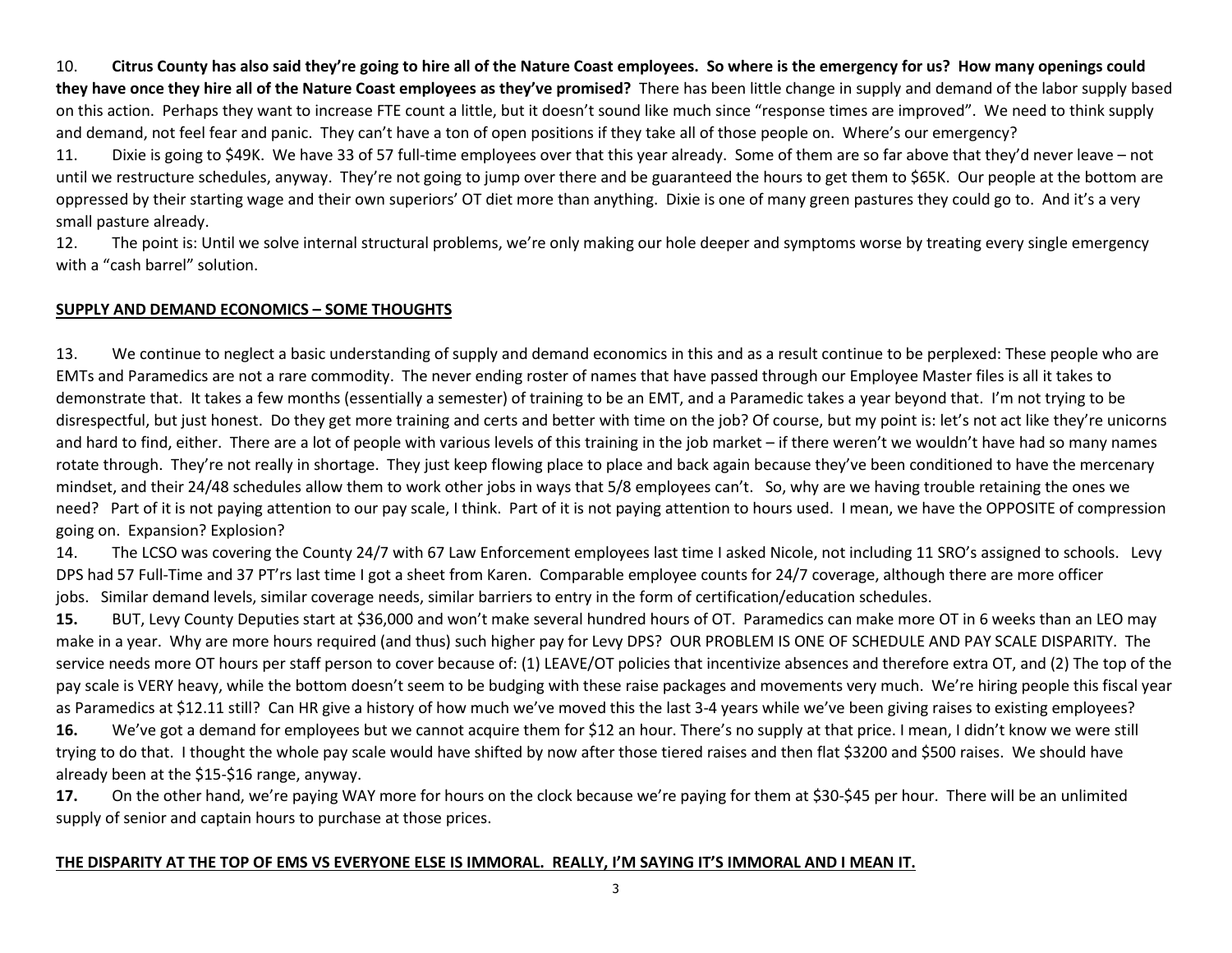18. Mr. Jerrels made \$61,461 his last full year here. 14 people at DPS made more than that in 2020. They'll all retire much younger with fewer years of service than he was able to. Is their skill set more rare than his? In a normal, non-extortive market, considering the unique value of his knowledge running a Road Department, I'd say not. Is being a paramedic more specialized skill than someone digging rock out of the edge of a pit with heavy equipment? No, but it generally pays better, at least when you can "work" tons of hours while you sleep and eat. Busy station/shift, maybe different story. But the reason their benefits are much richer have more to do with an effective "first responder" lobby, whereas Road or Maintenance employees don't have that public sentiment machine, despite them having a higher likelihood of dying on the job than a Paramedic. There is pressure to satisfy and roll over for this particular group that seems to far exceed the favor other employees than get.

19.We are going to continue to trample the rest of the County's employees (including Deputies and pretty much all of your own Department Heads and long-time employees) while nurturing a mercenary pay/benefit mindset at one department, particularly mid-to-top. We will continue to tax the public forbenefits like the right to retire in their 50's and get Overtime for sleeping and being off sick, when much of that same public may not even get sick leave at their work, and certainly don't get a pension plan. Deputies don't get facilities with beds and recliners and kitchens, but still respond 24/7. Their retirement package is rich, and it's law. Some of this other stuff is not.

20. This is not only dumb, it's immoral. Immoral because we're taking taxpayer money and misusing it by not paying employees to provide a service to the public whom we serve. We're paying them for many things unrelated to service levels. We are paying for them to have their expected lifestyle. A lifestyle that's actually harmful to them, too. I'll get to that. 24-hour shifts are bad for employees and the public.

21. OT for being off sick or on vacation is just nuts. It's the exact opposite of what "Overtime" actually means. You're giving OVERtime for people when they work UNDERtime. Smh. It's abuse of the taxpayer. You'd never do this with your own business money.

22. It's also wrong because, in addition to the bottom of the pay scale being nailed to the floor, OT hours are getting cannibalized. It would appear that, the higher your pay rate, the more likely you are to get tons of OT. Why? We are abusing half of that department: the bottom half. No wonder they leave... if we're able to even get them in the door.

23. The top 20 in EMS: Paid like mercenaries, benefits like soldiers, sleeping like babies, eating like kings. I can't fault them for taking advantage of it when we've set the stage. I mean, given that the pay scale entry pretty much eliminates recruitment, if they don't care about family life why not get 142 hours in one pay period (yes someone did that two weeks ago – 142 hours of Overtime)?

24.Why is no other employee group such a constant threat to leave every 6 months? I mean, en masse. The mercenary mindset is fully entrenched. We need to solve some pay scale and schedule problems, but on terms that are best for the County. Not their terms.

#### **THE FOCUS SHOULD BE PAYING FOR PUBLIC SERVICE RATHER THAN LIFESTYLE CHOICES**

25. The problem is that so much of what we're paying for is not at all related to the necessary service levels. I was already planning to mathematically demonstrate some of this, but it requires a lot of data and since the budget is just wrapping up I am just starting the process. I had planned a vacation in October…Now suddenly we need to be reactionary so there's little time, but the data I pulled 2 years or so ago clearly proves what I'm saying. Other agencies gave raises since then, and so have we. You have some employees who now make \$20K more than they did 2 years ago, and work less actual hours – much of that is due to increased OT application on leave or Holidays.

26.What is the answer? There are many tools of possibility, but we need to return to the core essentials of providing a service and paying people to do that job rather than paying them to eat, cook meals, sleep, think about grievances, take risqué selfies for social media, and commit adultery. Because face it, you are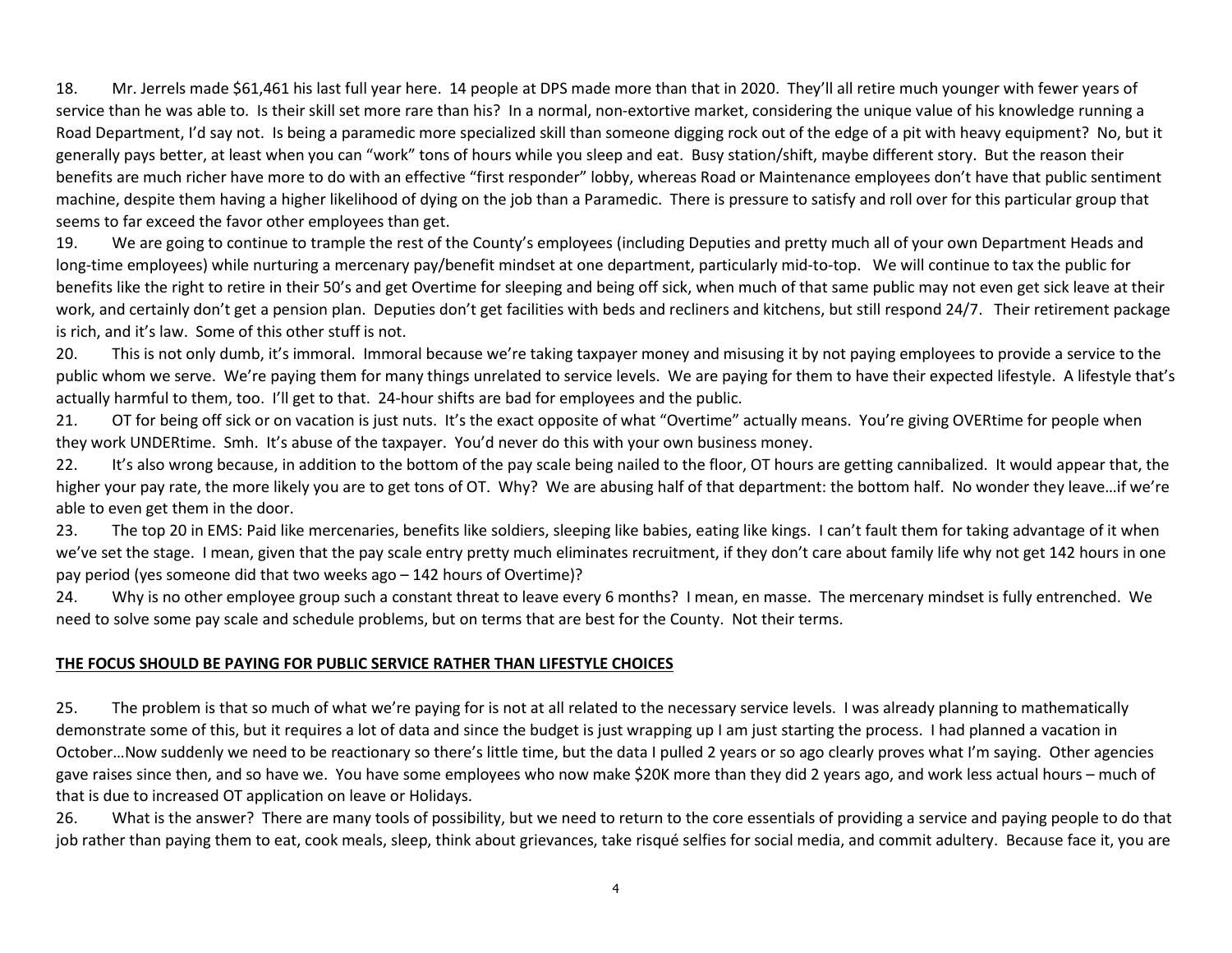doing that, at least sometimes. The truth is, if you cut out all of the garbage, you have tons of money to pay GOOD employees a GOOD wage to do a GOOD job.

27. It's been my hypothesis, oft-repeated, for 3-4 years that if we raised starting pay at DPS dramatically, including an increase in PT wages, we could compete and lower OT utilization rates. But I was told by Mitch the union wanted no part of that. Why? That cuts into the gravy train at the top, maybe? I don't know. They take some dumb positions, so I shouldn't be surprised. There's also the matter of we simply cannot afford to shift ALL of the pay rate by the same proportion. If we did for the Captains what we need to do for the entry level then some of them will be making more than your new County Attorney AND the Sheriff. I can objectively, mathematically prove that gravy train at the top exists. They don't want to lose those OT hours. Some (not all) may complain about how grueling it is, but then watch as their wages have gone from \$50K to \$67K and \$70K to \$90K or \$90K to \$115K in 3 years. One is on track for \$123K this year. They're not leaving, nor are they really grieving. Throw more money at them, and they keep all the OT hours, get paid like mercenaries, with benefits like soldiers. EMT's and newer staff get the scraps, get dissatisfied, and look elsewhere for employment. More vacancy means more OT for those at the top. We hire new underlings. They get scraps only. Top get paid like the Sheriff. Cycle repeats.

### **SOME TOOLS/OPTIONS**

28.So, what are some tools/options to actually address the problems rather than keep prescribing more painkillers for two broken legs? Below are a start:

A. **Eliminate 24-hour shifts. They're a waste of money when employees aren't busy and they're more dangerous and unhealthy if the employees are busy.** They can remain on call in the trucks. If the LCSO can do this and cover 24/7, so can DPS. This reduces facility overhead and improper fraternizing. It reduces labor overhead and response times because people aren't in bed or in the kitchen. You will need some extra time for things like maintenance of vehicles, but it may be better just to hire more cheaper, non-emergency, support staff, to handle all of those sorts of matters. Just "runners". Going to shorter shifts also increases employee alertness and reduces likelihood of dangerous exhaustion when employees have a true busy shift wherein they haven't been able to sleep. Much is written in Firefighter websites about the additional dangers of 24-hour shifts.

Then staff gets held over sometimes, further exacerbating any exhaustion issues. If we want people performing their best, and public safety is the real goal, this is not sensible. But the 24-hour shift does support a lifestyle of having 2 days off to work other jobs or whatever. It's just not in the public's best interest. They may like it for some lifestyle preferences, but it's really not in the best long-term interest of these employees and their health or their families, either. It increases their risk of fatigue-related vehicle accidents, health issues, and some research would say, marital problems. I think the latter is an obvious conclusion of the type of things we have heard about.

#### https://www.fireemsleaderpro.org/2018/04/17/24-hour-shifts-killing-firefighters/

From the above: "In light of such research, can fire and EMS managers continue to support shift schedules that, **though desirable to the employee**, *may not be congruent with the safety interests of the employee or the public? When EMS accidents involving the operation the ambulance account for the leading cause of EMS line-of-duty deaths, can a department afford to have an employee behind the wheel whose cognitive abilities may be akin to those of the motorist taking a field sobriety test at the scene the motor-vehicle crash?* 

*We need to be asking ourselves that question and before a plaintiff's attorney does it for us."*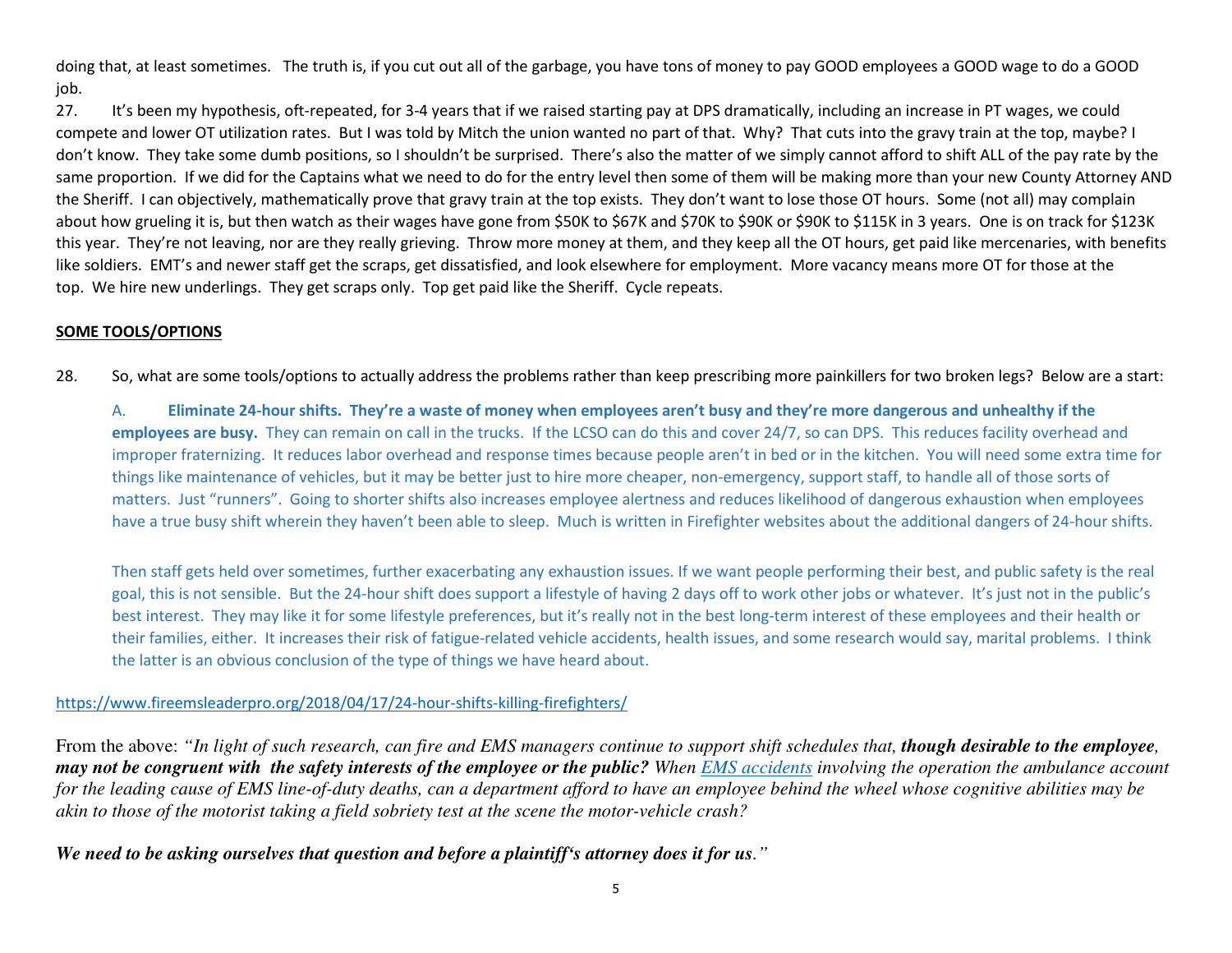## **I find this interesting: Looks like 24-hour shifts are legitimately more dangerous to employees and legally risky to us than are some** *slightly***overweight ambulances.**

### https://www.fireengineering.com/fire-ems/the-24-hour-shift-impact-on-health-and-safety/

 From the above*: "Implementing change in a fire department can be a difficult proposition. It requires that we challenge fire service traditions many of us hold dear. Remember how long it took for many departments to use SCBAs? Or how long it took before we realized diesel exhaust filling our stations wasn't a good idea? Firefighters and paramedics have no special immunity that allows for less sleep than the rest of the population. We need to recognize when it's time to change work schedules for our benefit and the benefit of the communities we serve."* 

https://flightsafetynet.com/ambulance-induced-divorce-syndrome-aids/

https://www.hmpgloballearningnetwork.com/site/emsworld/article/1222339/stress-silent-killer-ems-career

B. **Eliminate Overtime for Sick Leave, Vacation Leave, and Holidays not worked that you instituted in March of 2018**. None of these should count toward OT eligibility. And it costs you \$200K-\$300K per year alone. That's \$300K being paid for NO SERVICE TO THE PUBLIC. You're simply paying extra for employees NOT to work. Now that you've incentivized leave, more people take time off. And then, when they're off, someone else has to come cover that shift so you've doubled the OT (and that part isn't even included in my \$300K estimate). So the real figure could be an extra \$400K+ per year you're paying just for bad leave policy that almost no one else does.

C.**Captains should be management not bargaining-subject positions.**

D. **Make anyone setting schedules, like Captains, salaried exempt and ineligible for Overtime.** You shouldn't be a high paid employee given the choice of getting on a truck and taking OT hours for yourself when many other employees are eligible. These salaries should be set higher than their current hourly rate X 2080, but considerably lower than their annual income as of late with 1,000 hours of OT. They'll stop working those hours. Fine. We can get 1.5 times as many hours from newer staff even with improved hourly rates.

**E. Compare movements at the bottom of the pay scale since 2017 with actual employee raise amounts. Have these moved congruently and concurrently? If not, was this specifically because of the Union, or because of oversight? The pay scale should shift as raise packages are implemented – this is part of the point of moving from benefits to wages.** 

**F. With at least a few of these other mitigating issues taken care of, shift the pay scale upward DRASTICALLY to be competitive at the frontend.** This will increase your labor supply and straight time at entry level, even with some Health Insurance, is cheaper than your top 20 at time-and-ahalf. One of your high-end employees are making enough to pay for a new FTE's insurance in 6-8 weeks of OT. But you cannot shift the pay scale and continue to let 20-25 or so higher paid employees get all of the OT.

**G.** If you don't totally eliminate the 24-hour shift, you should consider following Citrus' lead by incentivizing other shift schedules with a higher hourly rate.